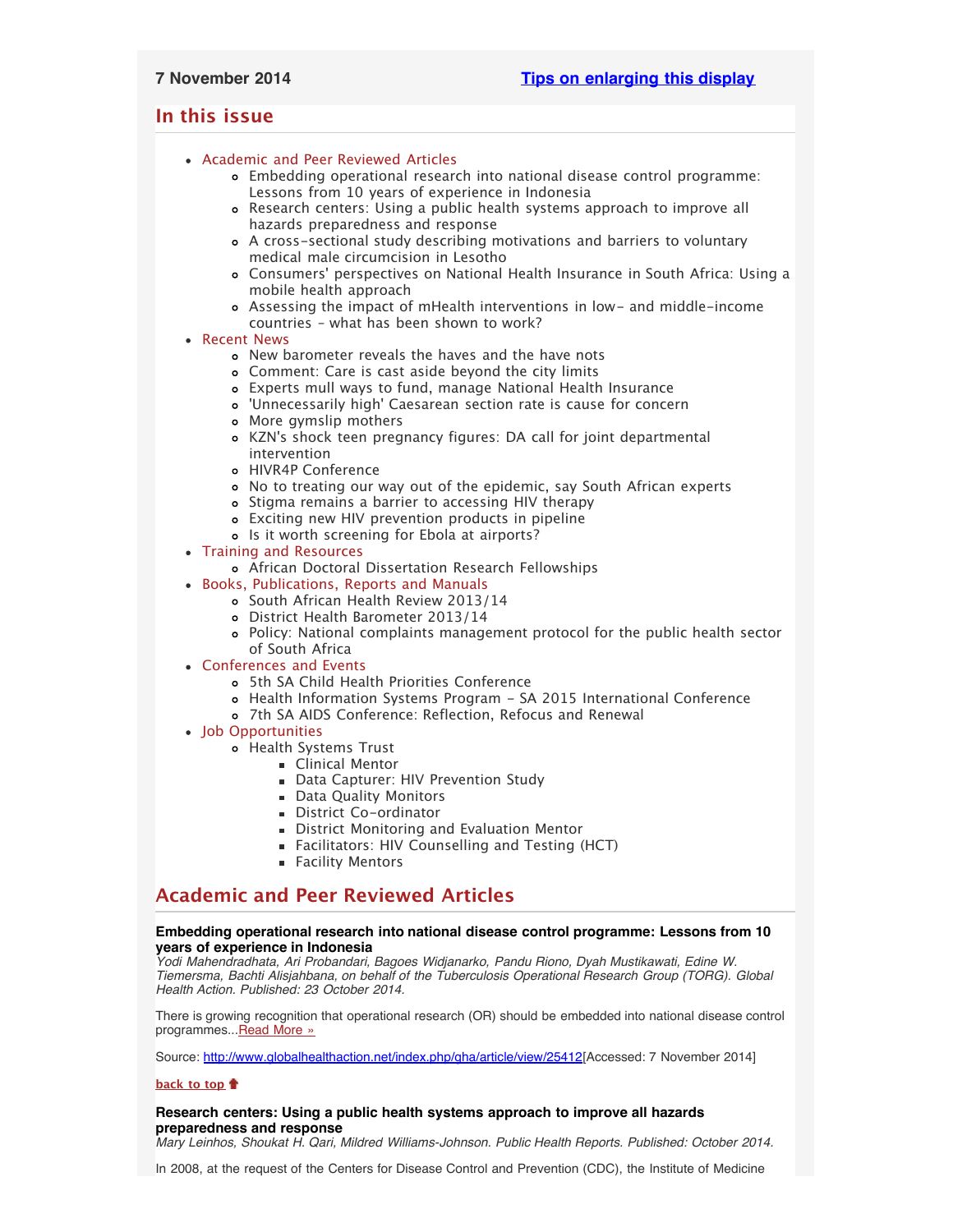(IOM) prepared a report identifying knowledge gaps in public health systems preparedness and emergency response and recommending near-term priority research areas... Read More »

Source: [http://www.publichealthreports.org/issueopen.cfm?articleID=3263\[](http://www.publichealthreports.org/issueopen.cfm?articleID=3263)Accessed: 7 November 2014]

#### **[back to top](#page-0-4)**

## <span id="page-1-0"></span>**A cross-sectional study describing motivations and barriers to voluntary medical male circumcision in Lesotho**

*Laura Skolnik, Sharon Tsui, Tigistu Adamu Ashengo, Virgile Kikaya and Mainza Lukobo-Durrell. BioMed Central. Published: 30 October 2014.*

In February 2012, the Lesotho Ministry of Health launched a national voluntary medical male circumcision (VMMC) program. To assess the motivations for seeking VMMC, a cross-sectional mixed methods study was conducted among clients aged 18 years and older at four sites... [Read More »](http://www.biomedcentral.com/1471-2458/14/1119/abstract)

Source: [http://www.biomedcentral.com/1471-2458/14/1119/abstract\[](http://www.biomedcentral.com/1471-2458/14/1119/abstract)Accessed: 7 November 2014]

### **[back to top](#page-0-4)**

## <span id="page-1-1"></span>**Consumers' perspectives on National Health Insurance in South Africa: Using a mobile health approach**

*Edda Weimann, Maria C Stuttaford. Journal of Medical Internet Research. Published: 28 October 2014.*

Building an equitable health system is a cornerstone of the World Health Organization (WHO) health system building block framework. Public participation in any such reform process facilitates successful implementation... [Read More »](http://mhealth.jmir.org/2014/4/e49/)

Source: [http://mhealth.jmir.org/2014/4/e49/\[](http://mhealth.jmir.org/2014/4/e49/)Accessed: 7 November 2014]

## **[back to top](#page-0-4)**

### <span id="page-1-2"></span>**Assessing the impact of mHealth interventions in low- and middle-income countries – what has been shown to work?**

*Charles S. Hall, Edward Fottrell, Sophia Wilkinson, Peter Byass. Global Health Action. Published: 27 October 2014.*

Low-cost mobile devices, such as mobile phones, tablets, and personal digital assistants, which can access voice and data services, have revolutionised access to information and communication technology worldwide... [Read More »](http://www.globalhealthaction.net/index.php/gha/article/view/25606)

Source: [http://www.globalhealthaction.net/index.php/gha/article/view/25606\[](http://www.globalhealthaction.net/index.php/gha/article/view/25606)Accessed: 7 November 2014]

**[back to top](#page-0-4)**

# <span id="page-1-3"></span>**Recent News**

## <span id="page-1-4"></span>**New barometer reveals the haves and the have nots**

*Health-e News. Published: 30 October 2014.*

Life is hardest for people living in the Eastern Cape's Alfred Nzo district, where fewer than six out of 100 households have inside taps. Deprivation is worst in "ex-homeland rural areas" according to a range of DHB indicators that covered income, unemployment, living standards and education. This is according to the latest District Health Barometer (DHB) 2013/14, produced annually by Health Systems Trust... [Read More »](http://www.hst.org.za/news/new-barometer-reveals-haves-and-have-nots)

Source: [http://www.health-e.org.za/2014/10/30/new-barometer-reveals-haves-nots/?](http://www.health-e.org.za/2014/10/30/new-barometer-reveals-haves-nots/?utm_source=rss&utm_medium=rss&utm_campaign=new-barometer-reveals-haves-nots) [utm\\_source=rss&utm\\_medium=rss&utm\\_campaign=new-barometer-reveals-haves-nots](http://www.health-e.org.za/2014/10/30/new-barometer-reveals-haves-nots/?utm_source=rss&utm_medium=rss&utm_campaign=new-barometer-reveals-haves-nots)[Accessed: 7 November 2014]

## **[back to top](#page-0-4)**

# **Comment: Care is cast aside beyond the city limits**

<span id="page-1-5"></span>*Mail&Guardian. Published: 7 November 2014.*

Last week Health Systems Trust, an independent not-for-profit research institution, published the ninth edition of its annual District Health Barometer... [Read More »](http://mg.co.za/article/2014-11-07-00-comment-care-is-cast-aside-beyond-the-city-limits/)

Source: <http://mg.co.za/article/2014-11-07-00-comment-care-is-cast-aside-beyond-the-city-limits/>[Accessed: 7 November 2014]

### **[back to top](#page-0-4)**

**Experts mull ways to fund, manage National Health Insurance**

<span id="page-1-6"></span>*Health-e News. Published: 30 October 2014.*

The National Health Insurance (NHI) is likely to revolutionise health funding. This could include new, businesslike approaches to health and new roles for medical aids in the post-NHI world, according to latest South African Health Review released last night... [Read More »](http://www.hst.org.za/news/experts-mull-ways-fund-manage-national-health-insurance)

Source: [http://www.health-e.org.za/2014/10/30/experts-mull-ways-fund-manage-national-health-insurance/?](http://www.health-e.org.za/2014/10/30/experts-mull-ways-fund-manage-national-health-insurance/?utm_source=rss&utm_medium=rss&utm_campaign=experts-mull-ways-fund-manage-national-health-insurance) [utm\\_source=rss&utm\\_medium=rss&utm\\_campaign=experts-mull-ways-fund-manage-national-health-](http://www.health-e.org.za/2014/10/30/experts-mull-ways-fund-manage-national-health-insurance/?utm_source=rss&utm_medium=rss&utm_campaign=experts-mull-ways-fund-manage-national-health-insurance)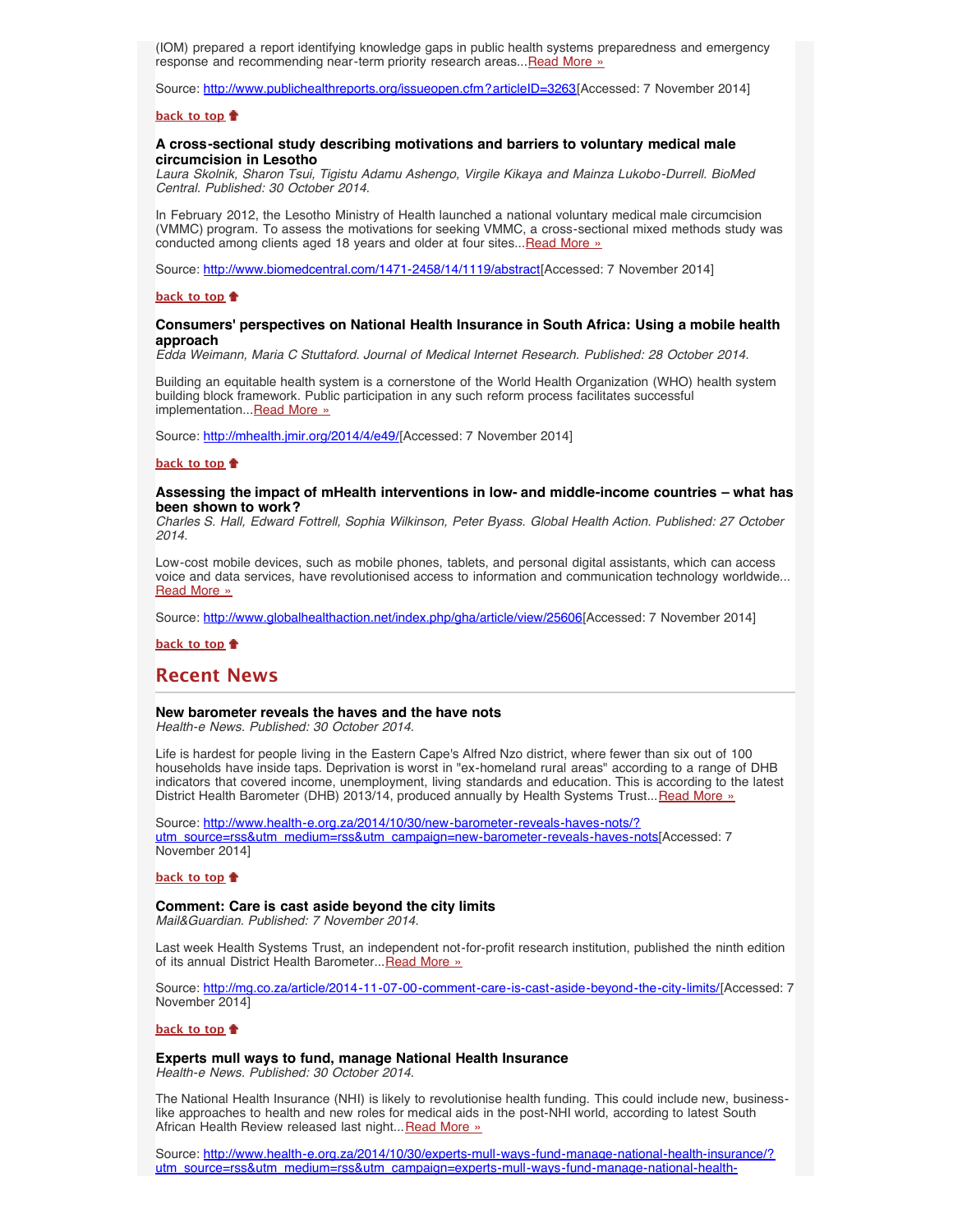#### **[back to top](#page-0-4)**

### <span id="page-2-0"></span>**'Unnecessarily high' Caesarean section rate is cause for concern** *Mail&Guardian. Published: 29 October 2014.*

More women are having C-section births in SA, but authors of the 2013/14 District Health Barometer warn that this increase is "a matter of concern"... [Read More »](http://www.hst.org.za/news/unnecessarily-high-caesarean-section-rate-cause-concern)

Source: [http://mg.co.za/article/2014-10-29-sas-caesarean-section-rate-doubled/\[](http://mg.co.za/article/2014-10-29-sas-caesarean-section-rate-doubled/)Accessed: 7 November 2014]

### **[back to top](#page-0-4)**

#### <span id="page-2-1"></span>**More gymslip mothers**

*TimesLIVE. Published: 30 October 2014.*

According to The Health Systems Trust's latest District Health Barometer, 1166 more teenage girls fell pregnant last year than in the previous year... [Read More »](http://www.hst.org.za/news/more-gymslip-mothers-0)

Source: [http://www.timeslive.co.za/thetimes/2014/10/30/more-gymslip-mothers\[](http://www.timeslive.co.za/thetimes/2014/10/30/more-gymslip-mothers)Accessed: 7 November 2014]

#### **[back to top](#page-0-4)**

#### <span id="page-2-2"></span>**KZN's shock teen pregnancy figures: DA call for joint departmental intervention** *Politicsweb. Published: 5 November 2014.*

The Democratic Alliance is extremely alarmed by KZN's latest teen pregnancy figures which reveal that 9.3% of all babies delivered in the province's health facilities are to teenage mothers...[Read More »](http://www.politicsweb.co.za/politicsweb/view/politicsweb/en/page71654?oid=785610&sn=Detail&pid=71616)

Source: [http://www.politicsweb.co.za/politicsweb/view/politicsweb/en/page71654?](http://www.politicsweb.co.za/politicsweb/view/politicsweb/en/page71654?oid=785610&sn=Detail&pid=71616) [oid=785610&sn=Detail&pid=71616](http://www.politicsweb.co.za/politicsweb/view/politicsweb/en/page71654?oid=785610&sn=Detail&pid=71616)[Accessed: 7 November 2014]

# **[back to top](#page-0-4)**

### <span id="page-2-3"></span>**HIVR4P Conference**

*HIV Research for Prevention*

Recently held in Cape Town, South Africa, HIVR4P is dedicated exclusively to biomedical HIV prevention research. The conference supports cross-fertilization between research on HIV vaccines, microbicides, PrEP, treatment as prevention and other biomedical prevention approaches...[Read More »](http://webcasts.hivr4p.org/)

Source: [http://webcasts.hivr4p.org/\[](http://webcasts.hivr4p.org/)Accessed: 7 November 2014]

#### **[back to top](#page-0-4)**

# <span id="page-2-4"></span>**No to treating our way out of the epidemic, say South African experts**

*aidsmap. Published: 21 October 2014.*

No, we cannot treat our way out of the HIV epidemic, was the resounding sentiment of a panel of expert clinicians and the audience, at a debate held at the 2014 Southern African HIV Clinicians Conference in Cape Town, South Africa, last month... [Read More »](http://www.aidsmap.com/No-to-treating-our-way-out-of-the-epidemic-say-South-African-experts/page/2915160/)

Source: [http://www.aidsmap.com/No-to-treating-our-way-out-of-the-epidemic-say-South-African](http://www.aidsmap.com/No-to-treating-our-way-out-of-the-epidemic-say-South-African-experts/page/2915160/)[experts/page/2915160/\[](http://www.aidsmap.com/No-to-treating-our-way-out-of-the-epidemic-say-South-African-experts/page/2915160/)Accessed: 7 November 2014]

### **[back to top](#page-0-4)**

# <span id="page-2-5"></span>**Stigma remains a barrier to accessing HIV therapy**

*BDlive. Published: 27 October 2014.*

Leading HIV/AIDS researcher Quarraisha Abdool Karim gives only the briefest of answers when questioned on her personal life, but speaks easily and passionately when probed on women and AIDS, the field to which she has dedicated her career... [Read More »](http://www.bdlive.co.za/national/health/2014/10/27/stigma-remains-a-barrier-to-accessing-hiv-therapy)

Source: [http://www.bdlive.co.za/national/health/2014/10/27/stigma-remains-a-barrier-to-accessing-hiv](http://www.bdlive.co.za/national/health/2014/10/27/stigma-remains-a-barrier-to-accessing-hiv-therapy)[therapy\[](http://www.bdlive.co.za/national/health/2014/10/27/stigma-remains-a-barrier-to-accessing-hiv-therapy)Accessed: 7 November 2014]

#### **[back to top](#page-0-4)**

### <span id="page-2-6"></span>**Exciting new HIV prevention products in pipeline**

*Health-e News. Published: 3 November 2014.*

Vaginal rings filled with antiretrovirals (ARVs), ARV injections and partially effective vaccines are some of the HIV prevention weapons under development. Cape Town women will soon know if monthly trips to the Emavundleni Research Centre in Crossroads have made history... [Read More »](http://www.health-e.org.za/2014/11/03/exciting-new-hiv-prevention-products-pipeline/?utm_source=rss&utm_medium=rss&utm_campaign=exciting-new-hiv-prevention-products-pipeline)

Source: [http://www.health-e.org.za/2014/11/03/exciting-new-hiv-prevention-products-pipeline/?](http://www.health-e.org.za/2014/11/03/exciting-new-hiv-prevention-products-pipeline/?utm_source=rss&utm_medium=rss&utm_campaign=exciting-new-hiv-prevention-products-pipeline) [utm\\_source=rss&utm\\_medium=rss&utm\\_campaign=exciting-new-hiv-prevention-products-pipeline](http://www.health-e.org.za/2014/11/03/exciting-new-hiv-prevention-products-pipeline/?utm_source=rss&utm_medium=rss&utm_campaign=exciting-new-hiv-prevention-products-pipeline)[Accessed: 7 November 2014]

**[back to top](#page-0-4)**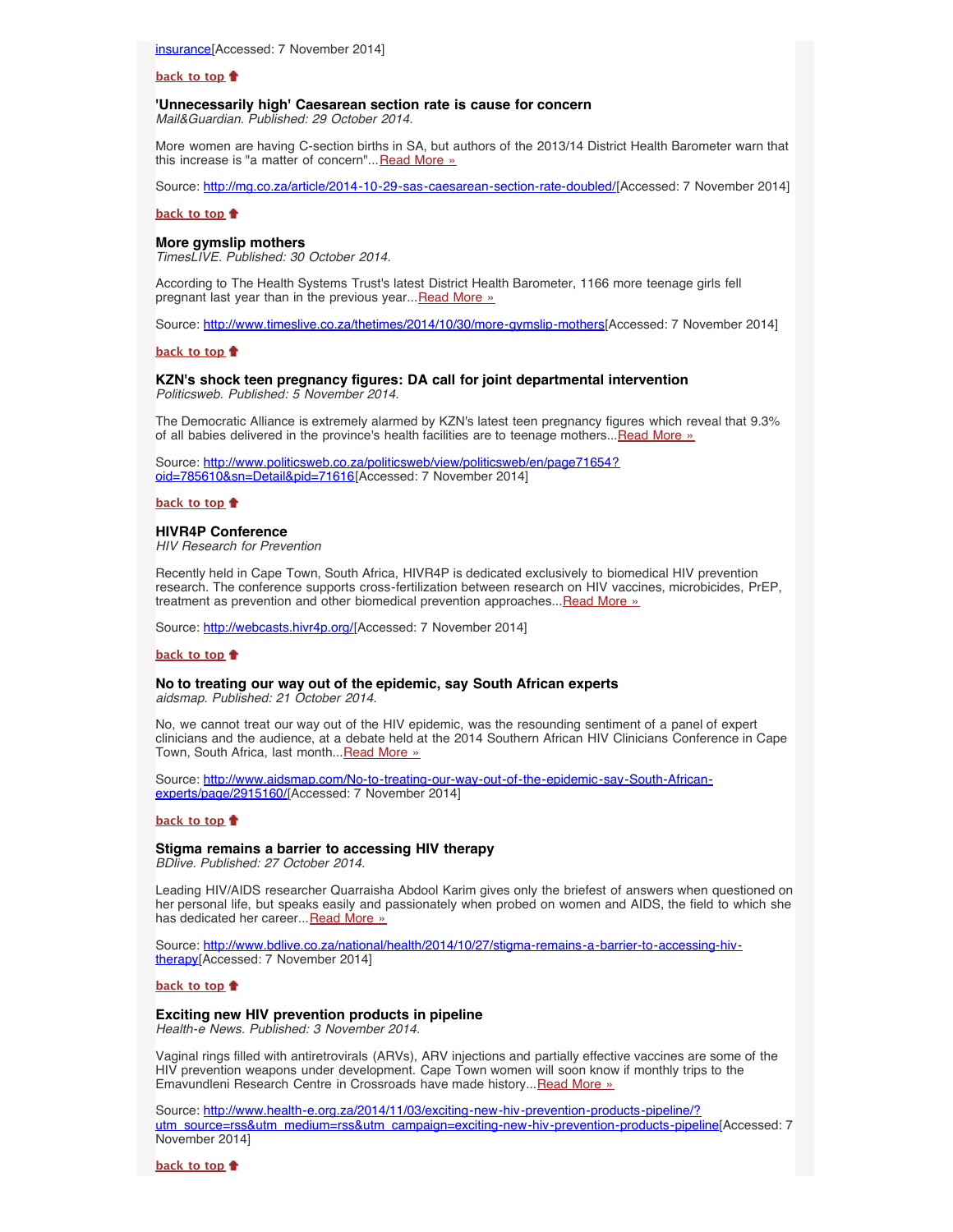# <span id="page-3-0"></span>**Is it worth screening for Ebola at airports?**

*BBC News. Published: 28 October 2014.*

Passengers arriving at a growing number of international airports are being screened for Ebola. But how effective are the tests and will they really help to stop the virus spreading?[Read More »](http://www.bbc.com/news/magazine-29787746#)

Source: [http://www.bbc.com/news/magazine-29787746#\[](http://www.bbc.com/news/magazine-29787746#)Accessed: 7 November 2014]

## **[back to top](#page-0-4)**

# <span id="page-3-1"></span>**Training and Resources**

## <span id="page-3-2"></span>**African Doctoral Dissertation Research Fellowships**

*Deadline: 15 January 2015 Contact: The ADDRF Manager, E-mail: 2015addrf@aphrc.org*

The African Population and Health Research Center (APHRC), in partnership with the International Development Research Centre (IDRC), is calling for applications for the African Doctoral Dissertation Research Fellowships (ADDRF). [Click Here>>](http://aphrc.org/blog/african-doctoral-dissertation-research-fellowships-2015-call/)

**[back to top](#page-0-4)**

# <span id="page-3-3"></span>**Books, Publications, Reports and Manuals**

# <span id="page-3-4"></span>**South African Health Review 2013/14**

*Health Systems Trust. Published: October 2014.*

The 17th edition of the SAHR – now an officially accredited peer-reviewed journal that chronicles the development of South Africa's post-Apartheid health system – offers current, evidence-based insights into how integration of policy and implementation is either helped or hindered in a range of healthcare structures, protocols and processes. [Click Here»](http://www.hst.org.za/publications/south-african-health-review-201314)

## **[back to top](#page-0-4)**

## <span id="page-3-5"></span>**District Health Barometer 2013/14**

*Health Systems Trust. Published: October 2014.*

Published annually, the DHB provides current information on functioning and progress in all 52 health districts, describing performance over time in relation to previous years as well as other districts. Each edition highlights problem areas, data quality issues, sustained and notable progress, and aspects requiring deeper research into underlying factors contributing to the indicator values and trends. This ninth edition of the DHB presents data on 47 financial and health indicators, with additional chapters on progress towards equity, burdens of disease, district health performance ranking, and specific data quality concerns. [Click Here»](http://www.hst.org.za/publications/district-health-barometer-201314)

#### **[back to top](#page-0-4)**

<span id="page-3-6"></span>**Policy: National complaints management protocol for the public health sector of South Africa** *National Department of Health. Published: August 2014.*

Released in August 2014, the 33-page protocol is to be followed by health authorities, establishments and professional bodies. [Click Here»](http://www.health-e.org.za/wp-content/uploads/2014/10/National-Complaints-Management-Protocol-Aug-2014.pdf)

**[back to top](#page-0-4)**

# <span id="page-3-7"></span>**Conferences and Events**

# **5th SA Child Health Priorities Conference**

<span id="page-3-8"></span>*When: 3-5 December 2014 Venue: University of the Free State, Bloemfontein, South Africa URL: [http://childhealthpriorities.co.za](http://childhealthpriorities.co.za/)*

The theme for this year's conference is: Closing the Gap. The conference will interest child health practitioners, paediatricians, allied health professionals, nurses, district clinical specialists, programme managers and anyone involved in the delivery of child health care or services.

**[back to top](#page-0-4)**

# <span id="page-3-9"></span>**Health Information Systems Program - SA 2015 International Conference**

*When: 24-27 March 2015 Venue: Bloemfontein, South Africa URL: [http://www.hisp.org](http://www.hisp.org/)*

Over the last 20 years, the District Health Information System in South Africa and in many countries in Sub-Saharan Africa and Asia has evolved significantly from a paper based system to a web based system. The conference is expected to be a platform through which this evolution is explored and where best practices and lessons learned are being shared.

**[back to top](#page-0-4)**